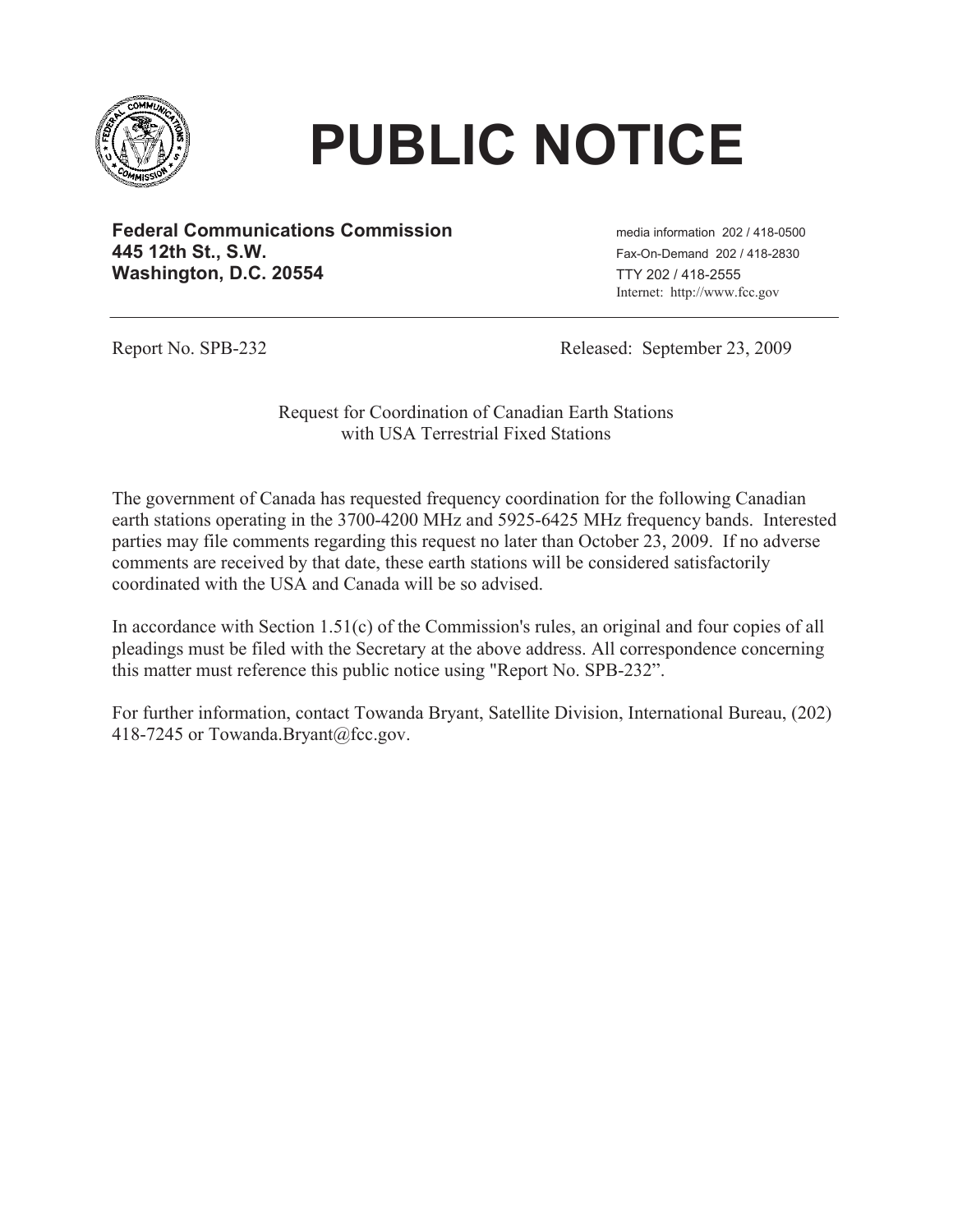| GOVERNMENT OF CANADA REQUESTS COORDINATION WITH USA |                                              |
|-----------------------------------------------------|----------------------------------------------|
| SERVICE: FIXED SATELLITE                            | <b>CLASS OF STATION: FIXED EARTH STATION</b> |
| License $#$ :                                       | 5086886                                      |
| Location:                                           | KANATA, ON                                   |
| Coordinates:                                        | 45 20 24N 075 53 57W                         |
| Ground Height (AMSL)/Antenna Height (AGL):          | 75m/7m                                       |
| Antenna Diameter/TX Gain/RX Gain:                   | $9.3m/ 53.8$ dBi / 53.8 dBi                  |
| Antenna Azimuth/Elevation Angle:                    | $224.8^{\circ}$ / 27.4 $^{\circ}$            |
| <b>Transmitter Polarity:</b>                        | VERTICAL(tx) /HORIZONTAL(rx)                 |
| Maximum Power Density (dBW/Hz):                     | $-55.0$ dBW/Hz                               |
| Satellite Operating Arc:                            | $111.1^{\circ}$ W                            |
| Satellite transmission VIA:                         | <b>ANIK F2</b>                               |
| Date Effective:                                     | July 13, 2009                                |

TX Frequency (MHz) Bandwidth (kHz) Emissions EIRP (dBW) RX Frequency (MHz)

| 3250 | G1WCW        | 63.7 | 3916.875 |
|------|--------------|------|----------|
| 6500 | G1WCW        | 63.7 | 3928.250 |
| 6500 | G1WCW        | 63.7 | 3934.750 |
| 6500 | G1WCW        | 63.7 | 3921.750 |
| 7000 | <b>G1WCW</b> | 617  | 3879.125 |
| 3680 | G1WCW        | 617  |          |
| 175  | G1WCW        | 617  |          |
|      |              |      |          |

| GOVERNMENT OF CANADA REQUESTS COORDINATION WITH USA |                                              |  |  |
|-----------------------------------------------------|----------------------------------------------|--|--|
| SERVICE: FIXED SATELLITE                            | <b>CLASS OF STATION: FIXED EARTH STATION</b> |  |  |
| License $#$ :                                       | 5080169                                      |  |  |
| Location:                                           | <b>GOLDBRIDGE, BC</b>                        |  |  |
| Coordinates:                                        | 50 50 24N 122 51 18W                         |  |  |
| Ground Height (AMSL)/Antenna Height (AGL):          | 681m/1m                                      |  |  |
| Antenna Diameter/TX Gain/RX Gain:                   | $2.4m / 42.0$ dBi $/ 38.0$ dBi               |  |  |
| Antenna Azimuth/Elevation Angle:                    | $165.0^{\circ}$ / 30.7 <sup>o</sup>          |  |  |
| <b>Transmitter Polarity:</b>                        | HORIZONTAL(tx) / VERTICAL(rx)                |  |  |
| Maximum Power Density (dBW/Hz):                     | $-32.6$ dBW/Hz                               |  |  |
| Satellite Operating Arc:                            | $111.1^{\circ}$ W                            |  |  |
| Satellite transmission VIA:                         | <b>ANIK F2</b>                               |  |  |
| Date Effective:                                     | April 24, 2009                               |  |  |
|                                                     |                                              |  |  |

TX Frequency (MHz) Bandwidth (kHz) Emissions EIRP (dBW) RX Frequency (MHz)

| 6385.000<br>530 | <b>G1WCT</b> |  | 4160.000 |
|-----------------|--------------|--|----------|
|-----------------|--------------|--|----------|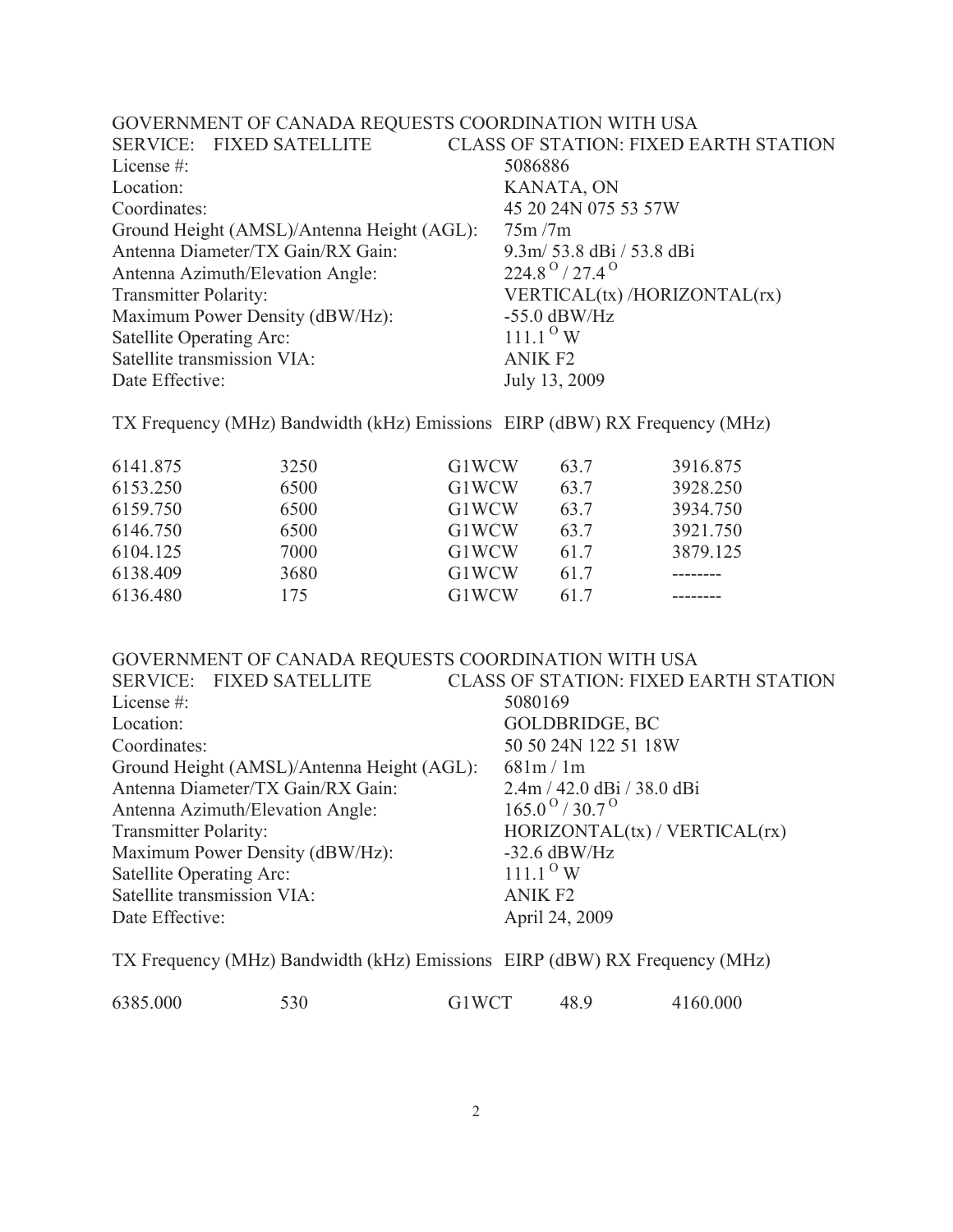|                                                                                                                                                       | GOVERNMENT OF CANADA REQUESTS COORDINATION WITH USA                                                                                                                                                                                       |                |                                                                                                                                                                                                                                   |                                              |  |
|-------------------------------------------------------------------------------------------------------------------------------------------------------|-------------------------------------------------------------------------------------------------------------------------------------------------------------------------------------------------------------------------------------------|----------------|-----------------------------------------------------------------------------------------------------------------------------------------------------------------------------------------------------------------------------------|----------------------------------------------|--|
| SERVICE: FIXED SATELLITE<br><b>CLASS OF STATION: FIXED EARTH STATION</b>                                                                              |                                                                                                                                                                                                                                           |                |                                                                                                                                                                                                                                   |                                              |  |
| License #:                                                                                                                                            |                                                                                                                                                                                                                                           |                | 5080170                                                                                                                                                                                                                           |                                              |  |
| Location:                                                                                                                                             |                                                                                                                                                                                                                                           |                | CLOWHOM LAKE, BC                                                                                                                                                                                                                  |                                              |  |
| Coordinates:                                                                                                                                          |                                                                                                                                                                                                                                           |                | 49 42 43N 123 32 02W                                                                                                                                                                                                              |                                              |  |
|                                                                                                                                                       | Ground Height (AMSL)/Antenna Height (AGL):                                                                                                                                                                                                |                | 1m / 1m                                                                                                                                                                                                                           |                                              |  |
|                                                                                                                                                       | Antenna Diameter/TX Gain/RX Gain:                                                                                                                                                                                                         |                | 2.4m / 42.0 dBi / 38.0 dBi                                                                                                                                                                                                        |                                              |  |
|                                                                                                                                                       | Antenna Azimuth/Elevation Angle:                                                                                                                                                                                                          |                | $163.9^{\circ}$ / 31.8 <sup>o</sup>                                                                                                                                                                                               |                                              |  |
| <b>Transmitter Polarity:</b>                                                                                                                          |                                                                                                                                                                                                                                           |                | HORIZONTAL(tx) /VERTICAL(rx)                                                                                                                                                                                                      |                                              |  |
|                                                                                                                                                       | Maximum Power Density (dBW/Hz):                                                                                                                                                                                                           |                | $-32.6$ dBW/Hz                                                                                                                                                                                                                    |                                              |  |
| Satellite Operating Arc:                                                                                                                              |                                                                                                                                                                                                                                           |                | $111.1^\circ$ W                                                                                                                                                                                                                   |                                              |  |
| Satellite transmission VIA:                                                                                                                           |                                                                                                                                                                                                                                           |                | <b>ANIK F2</b>                                                                                                                                                                                                                    |                                              |  |
| Date Effective:                                                                                                                                       |                                                                                                                                                                                                                                           | April 24, 2009 |                                                                                                                                                                                                                                   |                                              |  |
| TX Frequency (MHz) Bandwidth (kHz) Emissions EIRP (dBW) RX Frequency (MHz)                                                                            |                                                                                                                                                                                                                                           |                |                                                                                                                                                                                                                                   |                                              |  |
| 6385.000                                                                                                                                              | 530                                                                                                                                                                                                                                       | G1WCT          | 48.9                                                                                                                                                                                                                              | 4160.000                                     |  |
| License #:<br>Location:<br>Coordinates:<br><b>Transmitter Polarity:</b><br>Satellite Operating Arc:<br>Satellite transmission VIA:<br>Date Effective: | GOVERNMENT OF CANADA REQUESTS COORDINATION WITH USA<br>SERVICE: FIXED SATELLITE<br>Ground Height (AMSL)/Antenna Height (AGL):<br>Antenna Diameter/TX Gain/RX Gain:<br>Antenna Azimuth/Elevation Angle:<br>Maximum Power Density (dBW/Hz): |                | 5083714<br><b>ROWAN GORILLA III</b><br>43 48 36N 060 41 23W<br>1m / 1m<br>2.4m / 42.2 dBi / 42.2 dBi<br>$126.0^{\circ}$ /23.0 <sup>o</sup><br><b>CIRCULAR</b><br>$-14.0$ dBW/Hz<br>$180$ W<br><b>INTELSAT 901</b><br>May 26, 2009 | <b>CLASS OF STATION: FIXED EARTH STATION</b> |  |
|                                                                                                                                                       | TX Frequency (MHz) Bandwidth (kHz) Emissions EIRP (dBW) RX Frequency (MHz)                                                                                                                                                                |                |                                                                                                                                                                                                                                   |                                              |  |
|                                                                                                                                                       |                                                                                                                                                                                                                                           |                |                                                                                                                                                                                                                                   |                                              |  |
| 6085.150                                                                                                                                              | 410                                                                                                                                                                                                                                       | G7WDT          | 58.1                                                                                                                                                                                                                              | 3860.150                                     |  |